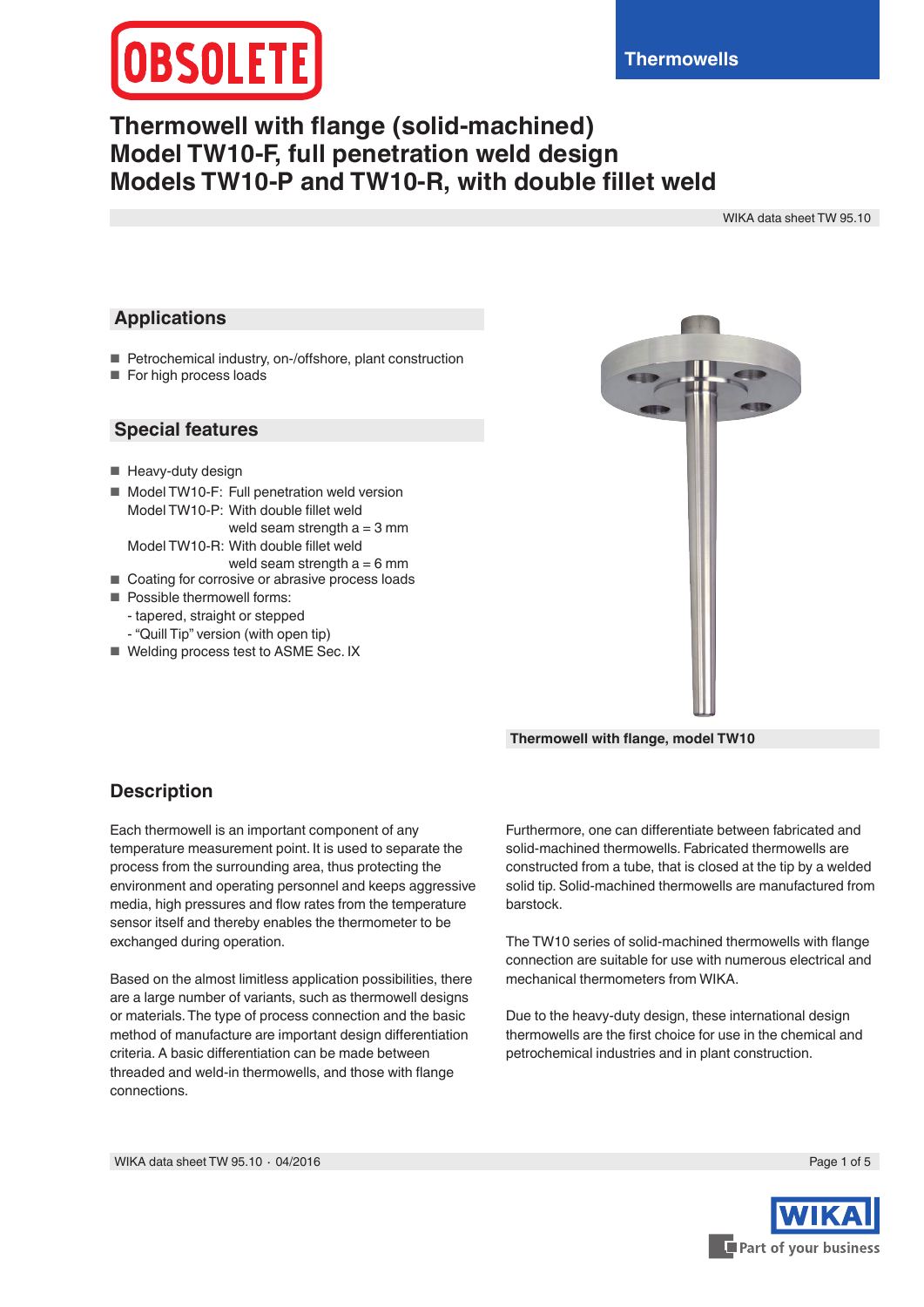

### **Standard version**

**Thermowell material** Stainless steel 304/304L, 316/316L, 1.4571, 1.4404 A105, special materials

**Flange** Blind flange per ASME, EN 1092-1, DIN 2527

**Connection to thermometer**  ½ NPT, G ½ (female) "Quill Tip" version with weld-in connection ½" and ¾"

**Bore size** Ø 6.6 mm, Ø 8.5 mm

**Insertion length U** To customer specification

**Connection length H**

57 and 83 mm (standard) Others on request

#### **Coating**

Hardfacing for abrasive process loads with Stellite® 6:

- High Velocity Oxide Fuel (HVOF) Thickness 0.5 mm
- Plasma Transfer Arc (PTA) Thickness 1.6 mm (standard) up to 3.2 mm
- Laser cladding Thickness 1.6 mm (standard) higher thickness on request
- Air Plasma Spraying (APS) Thickness max. 1.6 mm

Corrosion protection for high chemical loads:

■ PFA

Thickness min. 0.4 mm (standard) or min. 0.6 mm (special design)

 $\blacksquare$  ECTFE (Halar<sup>®</sup>) Thickness min. 0.6 mm

Other resistant coatings on request

#### **Max. process temperature, process pressure**

Depending on

- Thermowell design
	- Dimensions
	- Material - Coating
	- Flange pressure rating
- Process conditions
	- Flow rate
	- Density of medium

## **Options**

- Other flanges, dimensions and materials
- "Quill Tip" version
- Tantalum coating for wetted parts (insertion length U + max. 3 mm)
- Quality certificates
- Wake frequency calculation to ASME PTC 19.3 TW-2016 is recommended in critical applications as a WIKA engineering service

For further information see Technical information IN 00.15 "Wake frequency calculation".

Stellite® is a registered trademark of the company Kennametal Stellite. Halar<sup>®</sup> ECTFE is a registered trademark of the company Solvay Solexis.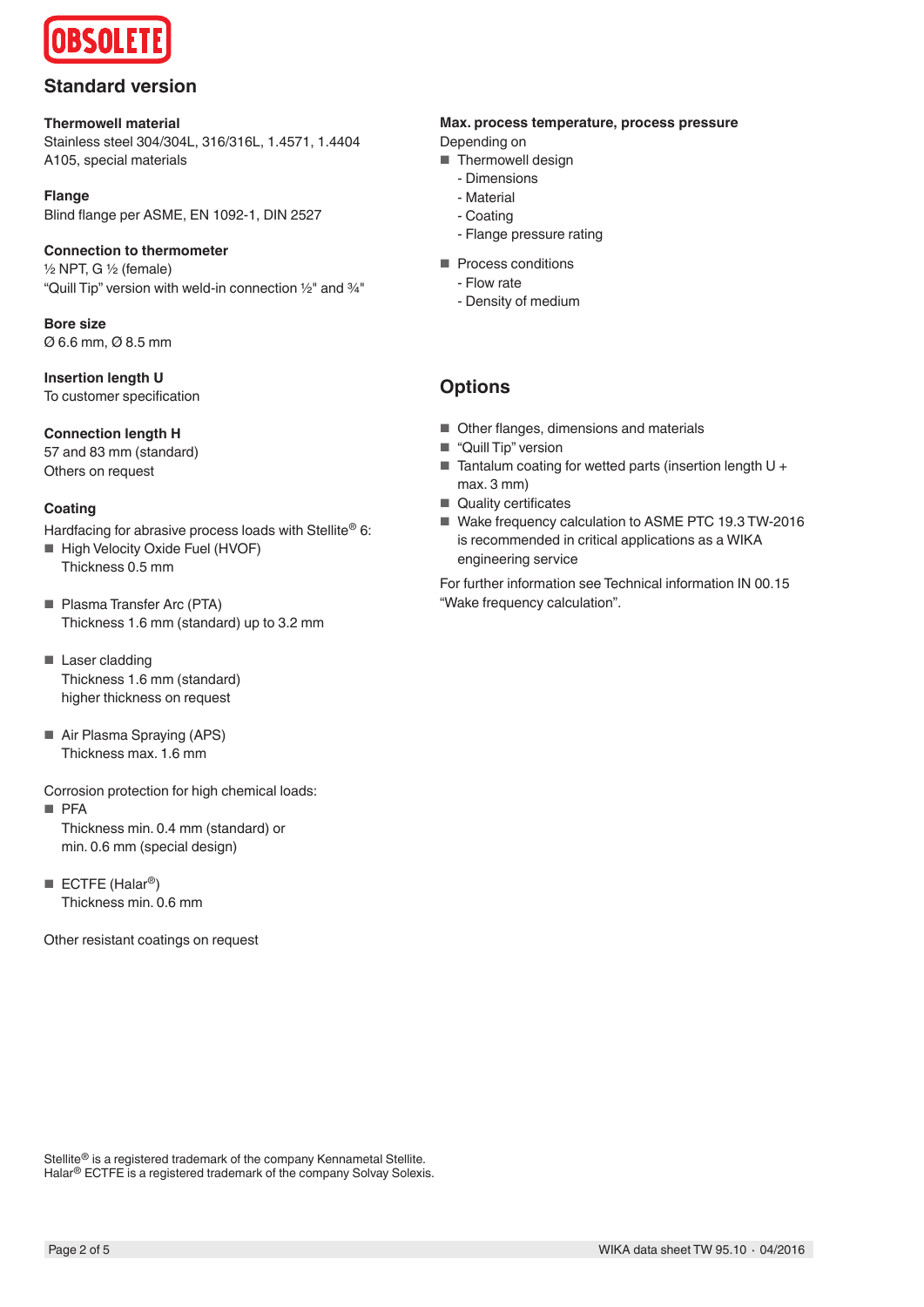

### **Dimensions in mm**



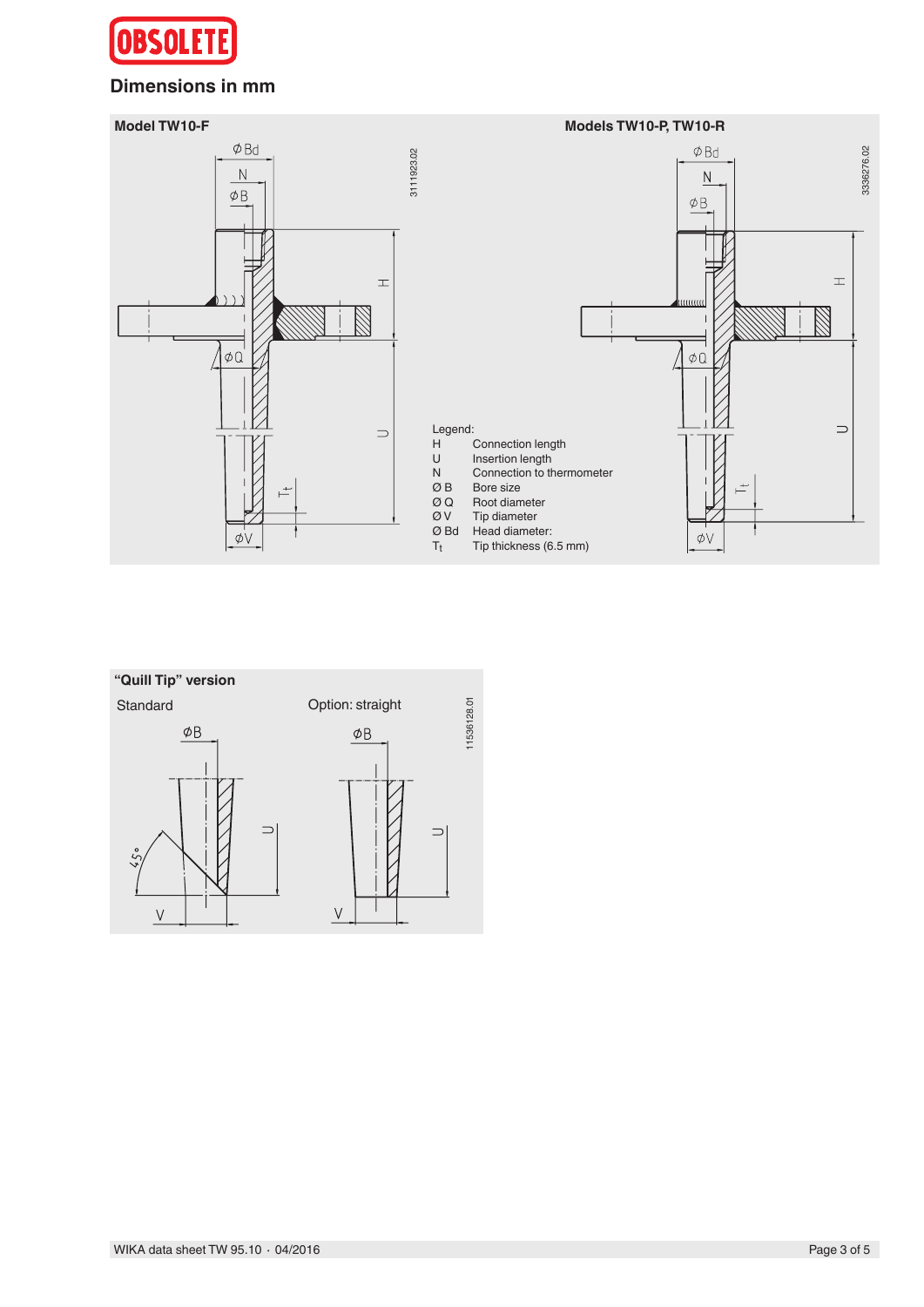

### **ASME flanges, tapered thermowell form**

| <b>DN</b>        | <b>PN</b><br>in Ibs | Dimensions in mm                 |    |    |            |      | Weight in kg |           |           |
|------------------|---------------------|----------------------------------|----|----|------------|------|--------------|-----------|-----------|
|                  |                     | н                                | ØQ | ØV | ØB         | Ø Bd | $U = 4"$     | $U = 13"$ | $U = 22"$ |
| 1"               | 150                 | $2\frac{1}{4}$ " (approx. 57 mm) | 22 | 16 | 6.6 or 8.5 | 30   | 1.4          | 1.9       | 2.3       |
|                  | 300                 | $2\frac{1}{4}$ " (approx. 57 mm) | 22 | 16 | 6.6 or 8.5 | 30   | 2.1          | 2.6       | 3.0       |
|                  | 600                 | $2\frac{1}{4}$ " (approx. 57 mm) | 22 | 16 | 6.6 or 8.5 | 30   | 2.3          | 2.8       | 3.2       |
|                  | 1,500               | $3\frac{1}{4}$ " (approx. 83 mm) | 22 | 16 | 6.6 or 8.5 | 30   | 4.3          | 4.8       | 5.2       |
| $1\frac{1}{2}$ " | 150                 | 2 1/4" (approx. 57 mm)           | 25 | 19 | 6.6 or 8.5 | 30   | 1.8          | 2.4       | 3.0       |
|                  | 300                 | $2\frac{1}{4}$ " (approx. 57 mm) | 25 | 19 | 6.6 or 8.5 | 30   | 3.3          | 3.9       | 4.5       |
|                  | 600                 | $2\frac{1}{4}$ " (approx. 57 mm) | 25 | 19 | 6.6 or 8.5 | 30   | 4.0          | 4.7       | 5.3       |
|                  | 1,500               | $3\frac{1}{4}$ " (approx. 83 mm) | 25 | 19 | 6.6 or 8.5 | 30   | 6.4          | 7.1       | 7.7       |
| 2"               | 150                 | $2\frac{1}{4}$ " (approx. 57 mm) | 25 | 19 | 6.6 or 8.5 | 30   | 2.5          | 3.1       | 3.7       |
|                  | 300                 | $2\frac{1}{4}$ " (approx. 57 mm) | 25 | 19 | 6.6 or 8.5 | 30   | 3.7          | 4.3       | 4.9       |
|                  | 600                 | $2\frac{1}{4}$ " (approx. 57 mm) | 25 | 19 | 6.6 or 8.5 | 30   | 4.2          | 4.9       | 5.5       |
|                  | 1,500               | 3 1/4" (approx. 83 mm)           | 25 | 19 | 6.6 or 8.5 | 30   | 11.0         | 11.6      | 12.3      |

#### **EN and DIN flanges, tapered thermowell form**

(only for welding version with fillet weld,  $a = 3$  or 6 mm on both sides)

| <b>DN</b> | <b>PN</b><br>in bar | <b>Dimensions in mm</b> |    | Weight in kg |         |     |              |              |
|-----------|---------------------|-------------------------|----|--------------|---------|-----|--------------|--------------|
|           |                     | H                       | ØQ | ØV           | ØB      | ØBd | $U = 160$ mm | $U = 500$ mm |
| 25        | 40                  | 45                      | 22 | 16           | 6.210.2 | 30  | 1.9          | 2.6          |
|           | 63/64               | 45                      | 22 | 16           | 6.210.2 | 30  | 3.2          | 3.9          |
|           | 100                 | 45                      | 22 | 16           | 6.210.2 | 30  | 3.2          | 3.9          |
| 40        | 40                  | 45                      | 25 | 19           | 6.210.2 | 30  | 3.1          | 4.0          |
|           | 63/64               | 45                      | 25 | 19           | 6.210.2 | 30  | 4.8          | 5.7          |
|           | 100                 | 45                      | 25 | 19           | 6.210.2 | 30  | 4.8          | 5.7          |
| 50        | 40                  | 45                      | 25 | 19           | 6.210.2 | 30  | 3.9          | 4.8          |
|           | 63/64               | 45                      | 25 | 19           | 6.210.2 | 30  | 5.2          | 6.1          |
|           | 100                 | 45                      | 25 | 19           | 6.210.2 | 30  | 6.6          | 7.5          |
| 80        | 40                  | 60                      | 25 | 19           | 6.210.2 | 30  | 6.6          | 7.5          |
|           | 63/64               | 60                      | 25 | 19           | 6.210.2 | 30  | 7.6          | 8.5          |
|           | 100                 | 60                      | 25 | 19           | 6.210.2 | 30  | 10.2         | 11.1         |
| 100       | 40                  | 60                      | 25 | 19           | 6.210.2 | 30  | 8.3          | 9.2          |
|           | 63/64               | 60                      | 25 | 19           | 6.210.2 | 30  | 10.9         | 11.8         |
|           | 100                 | 60                      | 25 | 19           | 6.210.2 | 30  | 15.0         | 15.9         |

#### **Suitable stem lengths (dial thermometers)**

| <b>Connection type</b> | Stem length $I_1$     |
|------------------------|-----------------------|
| S, 4, 5                | $I_1 = U + H - 10$ mm |
|                        | $I_1 = U + H - 30$ mm |